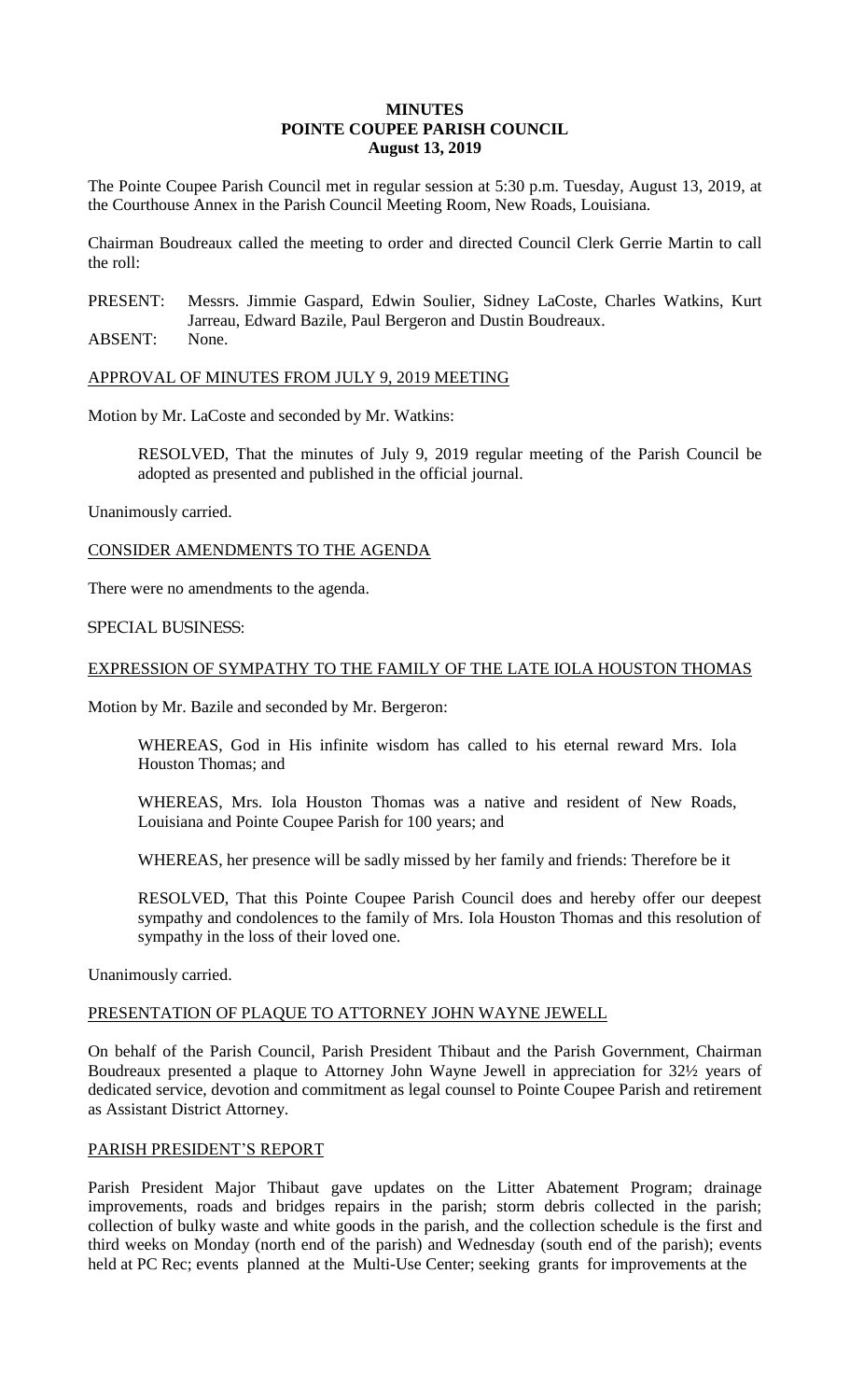Multi-Use Center & received grant funds to purchase new equipment for PC Rec; the new website and the False River Ecosystem Restoration Project.

#### PUBLIC COMMENTS ON AGENDA ITEMS

There were no public comments.

INTRODUCTION OF ORDINANCE:

AN ORDINANCE AUTHORIZING THE ISSUANCE OF NOT EXCEEDING TWO MILLION FIVE HUNDRED THOUSAND DOLLARS (\$2,500,000) LIMITED TAX BONDS OF THE PARISH OF POINTE COUPEE, STATE OF LOUISIANA; PROVIDING CERTAIN TERMS OF SAID BONDS; AND PROVIDING FOR OTHER MATTERS IN CONNECTION THEREWITH. (PUBLIC HEARING SEPTEMBER 10, 2019)

Motion by Mr. LaCoste and seconded by Mr. Soulier:

### NOTICE OF INTRODUCTION OF ORDINANCE AND OF PUBLIC HEARING

NOTICE IS HEREBY GIVEN that a proposed ordinance to amend the Pointe Coupee Parish Code of Ordinances authorizing and providing for the issuance, sale, and delivery of not exceeding Two Million Five Hundred Thousand Dollars (\$2,500,000) limited tax bonds, Series 2019 of the Parish of Pointe Coupee, State of Louisiana; prescribing the form, terms, and conditions of such bonds and providing for the payment thereof; and providing for other matters in connection therewith has been introduced before the Pointe Coupee Parish Council, and that a public hearing will be held relative thereto at 5:30 p.m., Tuesday, September 10, 2019 at the Parish Council Meeting Room, Courthouse Annex, 160 East Main Street, New Roads, Louisiana, after which said ordinance may be considered for adoption. All interested persons are urged to attend.

Unanimously carried.

RESOLUTION – GIVING PRELIMINARY APPROVAL TO THE ISSUANCE OF NOT EXCEEDING TWO MILLION FIVE HUNDRED THOUSAND DOLLARS (\$2,500,000) LIMITED TAX BONDS OF THE PARISH OF POINTE COUPEE, STATE OF LOUISIANA; PROVIDING CERTAIN TERMS OF SAID BONDS; MAKING APPLICATION TO THE STATE BOND COMMISSION FOR APPROVAL OF SAID BONDS; AND PROVIDING FOR OTHER MATTERS IN CONNECTION THEREWITH

Motion by Mr. Watkins and seconded by Mr. Jarreau:

**A RESOLUTION GIVING PRELIMINARY APPROVAL TO THE ISSUANCE OF NOT EXCEEDING TWO MILLION FIVE HUNDRED THOUSAND DOLLARS (\$2,500,000) LIMITED TAX BONDS OF THE PARISH OF POINTE COUPEE, STATE OF LOUISIANA; PROVIDING CERTAIN TERMS OF SAID BONDS; MAKING APPLICATION TO THE STATE BOND COMMISSION FOR APPROVAL OF SAID BONDS; AND PROVIDING FOR OTHER MATTERS IN CONNECTION THEREWITH.**

**WHEREAS**, the Parish of Pointe Coupee, State of Louisiana (the "**Issuer**") through its governing authority, the Pointe Coupee Parish Council (the "**Governing Authority"**), desires to provide funding for acquisition, construction and/or making capital improvements to or of the Issuer's public facilities and assets (the "**Project**") and to provide for the current refunding of all or a portion of the following parity bonds and sales tax bonds (collectively, the "**Refunding**"); and

**WHEREAS**, the Issuer now has the following outstanding parity bonds (the "**Parity Bonds**") payable from a pledge and dedication of the Issuer's general alimony ad valorem tax authorized by Article VI, Section 26(A) of the Louisiana Constitution of 1974 (the "**Tax**"):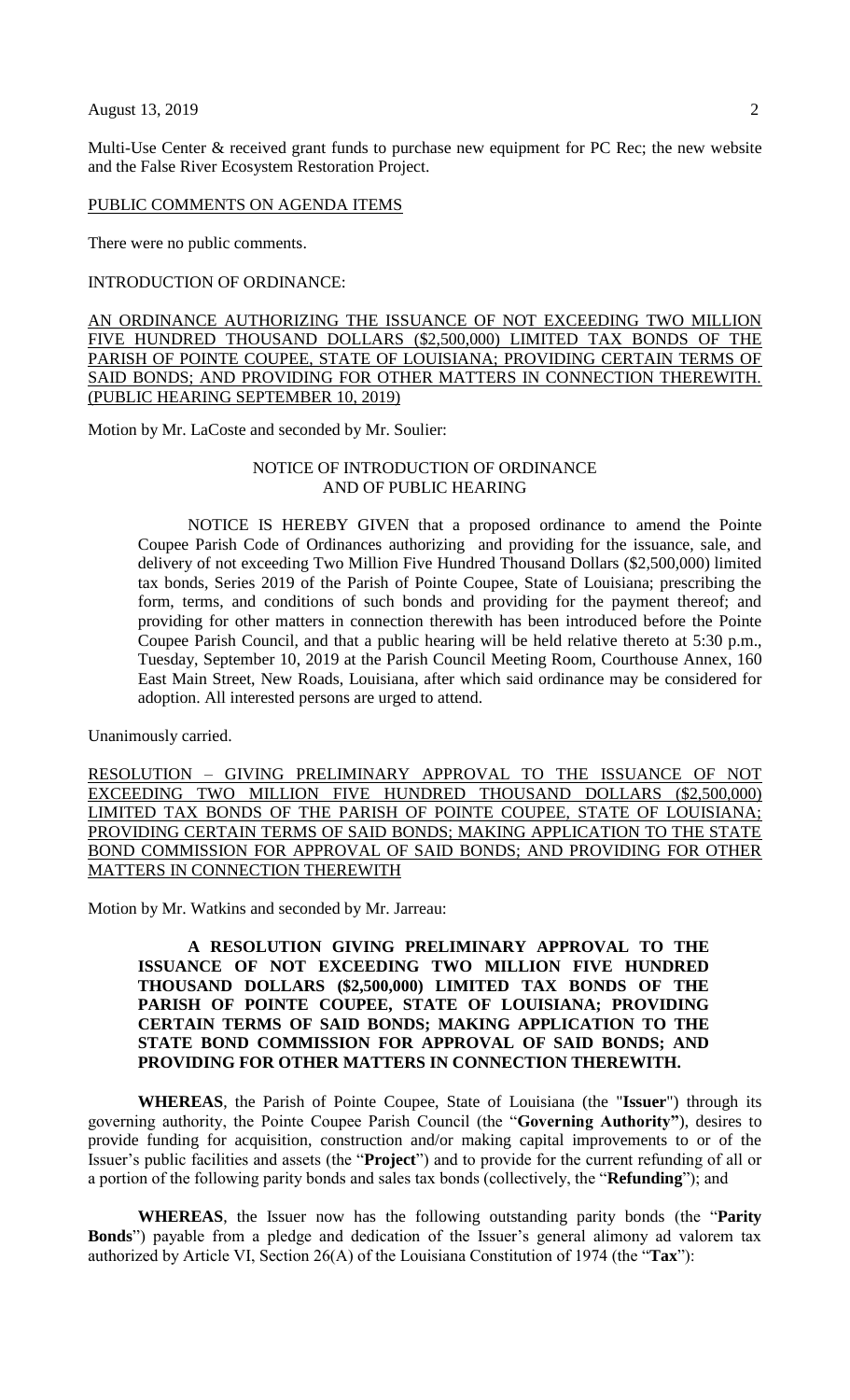| <b>NAME AND SERIES</b>                                | <b>OUTSTANDING</b><br><b>BALANCE</b> | <b>ORIGINAL</b><br><b>PRINCIPAL</b> | <b>DATED</b> |
|-------------------------------------------------------|--------------------------------------|-------------------------------------|--------------|
| Limited Tax Certificates of Indebtedness, Series 2015 | \$93,000                             | \$265,000                           | May 13, 1995 |

**WHEREAS**, the Issuer now has the following outstanding sales tax bonds (collectively, the "**Prior Sales Tax Bonds**") payable from a pledge and dedication of the Issuer's 1% parish-wide sales and use tax authorized pursuant by (i) Article VI, Section 29(A) of the Louisiana Constitution of 1974 and (ii) an election held on March 13, 1965, and extended and further authorized at an election held on September 29, 1984:

| <b>NAME AND SERIES</b>        | <b>OUTSTANDING</b><br><b>BALANCE</b> | <b>ORIGINAL</b><br><b>PRINCIPAL</b> | <b>DATED</b> |
|-------------------------------|--------------------------------------|-------------------------------------|--------------|
| Sales Tax Bonds, Series 1995A | \$193,349.51                         | \$780,000                           | May 1, 1995  |
| Sales Tax Bonds, Series 1995B | \$19,297.27                          | \$79,000                            | May 1, 1995  |

**WHEREAS**, pursuant to the Consolidated Local Government Indebtedness Act, Title 39, Subtitle II, Chapter 4, and particularly Sections 522 of Title 39 regarding limited tax bonds (the "**Act**") and 531 of Title 39 regarding refunding bonds (the "**Refunding Act**") of the Louisiana Revised Statutes of 1950, as amended, and other applicable constitutional and statutory authority, it is now the desire of the Issuer to adopt this Resolution in order to provide for the issuance of not exceeding \$2,500,000 of Limited Tax Bonds (the "**Bonds**") for the purposes of providing funding for (i) the Project, (ii) the Refunding, (iii) a debt service reserve fund, if necessary, (iv) a capitalized interest fund, if necessary, and (v) the costs of issuance of the Bonds; and

**WHEREAS**, prior to the issuance of the Bonds, the Issuer intends to expend its own funds for the Project and reasonably expects to reimburse said expenditures from the proceeds of the Bonds; and

**WHEREAS**, this Resolution is intended to be a declaration of intent to reimburse in accordance with the provisions of the provisions of Treasury Regulations Section 1.150-2 and Section 54-A of the Internal Revenue Code of 1986, as amended (the "**Code**"); and

**WHEREAS**, the Pointe Coupee Parish Council (the "**Governing Authority**") desires to make formal application to the State Bond Commission for approval of the Bonds, and further to employ Bond Counsel and related legal and financial professionals in connection therewith;

**NOW, THEREFORE, BE IT RESOLVED** by the Pointe Coupee Parish Council, Parish of Pointe Coupee, State of Louisiana, that:

**SECTION 1**. Application be and the same is hereby formally made to the State Bond Commission, Baton Rouge, Louisiana, for consent and authority to issue not exceeding \$2,500,000 Limited Tax Bonds, in one or more series, taxable or tax-exempt, at a rate not exceeding five per centum (5%) per annum, to mature not later than twenty (20) years from the date of issuance thereof, all in the manner provided for by the Act and the Refunding Act.

**SECTION 2.** The Bonds shall be secured by and payable from an irrevocable pledge and dedication of the avails and proceeds of the Tax, which shall secure the Bonds and any outstanding Parity Bonds on a *pari passu* basis. The Issuer does hereby obligate itself and its successors in office to impose and collect the Tax in each year in which the Tax is authorized to be levied and collected. This Governing Authority does hereby irrevocably and irrepealably dedicate, appropriate and pledge the annual income to be derived from the assessment, levy and collection of the Tax to pay the annual debt service falling due on the Bonds.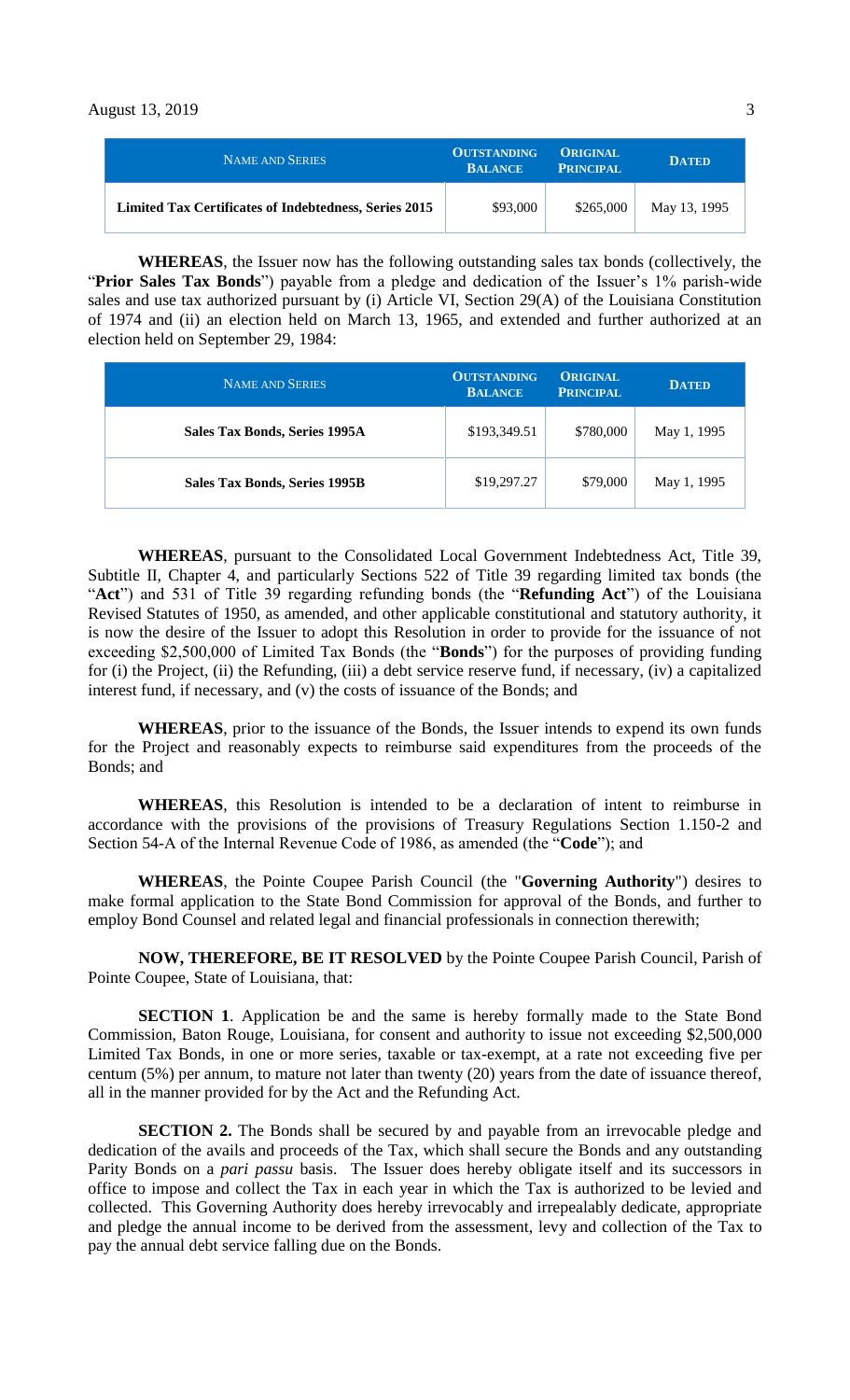**SECTION 3**. The Bonds are authorized to be issued, for the purposes of funding (i) the Project (ii) the Refunding, (iii) a debt service reserve fund, if necessary, (iv) a capitalized interest fund, if necessary, and (v) the costs of issuance of the Bonds.

**SECTION** 4. It is hereby recognized, found and determined that a real necessity exists for the employment of Bond Counsel in connection with the issuance of Bonds, and MAHTOOK & LA FLEUR, Lafayette, Ville Platte and New Orleans, Louisiana ("**Bond Counsel**"), is hereby employed as special bond counsel of the Issuer to do and perform comprehensive legal and coordinate professional work with respect to the issuance of the Bonds of the Issuer for the purpose stated in the preamble hereto. Bond Counsel shall advise the Issuer as to the issuance and sale of the Bonds, and furnish their opinion covering the legality of the issuance thereof and other documents pertaining to the sale, issuance and delivery of the Bonds. The fee to be paid to Bond Counsel in connection with this program of finance be and the same is hereby established and fixed at a sum not exceeding the maximum fee allowed by the Attorney General's fee schedule for comprehensive, legal and coordinate professional work in the issuance of revenue bonds, based on the amount of said Bonds actually issued, sold, delivered and paid for, plus "out-of-pocket" expenses, said fee to be contingent upon the issuance, sale and delivery of said Bonds. A certified copy of this resolution shall be forwarded to the Attorney General of the State of Louisiana for his approval of the employment herein provided for.

**SECTION 5**. SISUNG SECURITIES CORPORATION, New Orleans, Louisiana ("**Municipal Advisor**") is hereby appointed as Municipal Advisor to the Issuer in connection with the Bonds. The Municipal Advisor's fee shall be in the amount of 0.45% of the amount of Bonds issued and shall be paid from the proceeds of the Bonds; provided that no compensation shall be due unless the Bonds are actually issued, sold, delivered and paid for, plus reasonable "out-of-pocket" expenses.

**SECTION 6.** By virtue of Issuer's application for, acceptance and utilization of the benefits of the Louisiana State Bond Commission's approvals) resolved and set forth herein, it resolves that it understands and agrees that such approvals) are expressly conditioned upon, and it further resolves that it understands, agrees and binds itself, its successors and assigns to, full and continuing compliance with the "State Bond Commission Policy on Approval of Proposed Use of Swaps, or other forms of Derivative Products Hedges, Etc.", adopted by the Commission on July 20, 2006, as to the borrowing(s) and other matters) subject to the approvals), including subsequent application and approval under said Policy of the implementation or use of any swap(s) or other produces) or enhancements) covered thereby.

**SECTION 7**. For purposes of meeting the requirements of the May 11, 2009, memorandum of the Director of the State Bond Commission to all bond counsel, any proceedings of the Issuer relating to the Bonds that refers to a principal amount or interest rate of the Bond shall be deemed to include the words "not to exceed" or "not exceeding" whether so stated or not, and any reference to a final maturity date or term contained herein shall be deemed to include the words "to mature on or before" whether so stated or not.

**SECTION 8**. The Issuer or the Governing Authority, Issuer's Counsel and Bond Counsel consent and agree herein to the execution of documents by electronic signature in accordance with the Louisiana Uniform Electronic Transactions Act (La. Rev. Statutes 9§2601, et seq.), and electronically executed documents are deemed binding and legal on all parties to the extent allowed by the provisions of that act.

**SECTION 9**. Prior to the delivery of the Bonds, the Issuer anticipates that it may pay a portion of the costs of the Project from other available funds of the Issuer. Upon the issuance of the Bonds, the Issuer reasonable expects to reimburse any such expenditures of other available funds from a portion of the proceeds of the Bonds. Any such allocation of proceeds of the Bonds for reimbursement will be with respect to capital expenditures [as defined in Treasury Regulation 1.150.1(b)] and will be made upon the delivery of the Bonds and not later than eighteen (18) months after the later of (i) the date such expenditure was paid, or (ii) the date on which the Project was placed in service, but in no event more than three (3) years after the date of the expenditure. This section is intended to be an official intent declaration within the meaning of Treasury Regulation 1.150-2.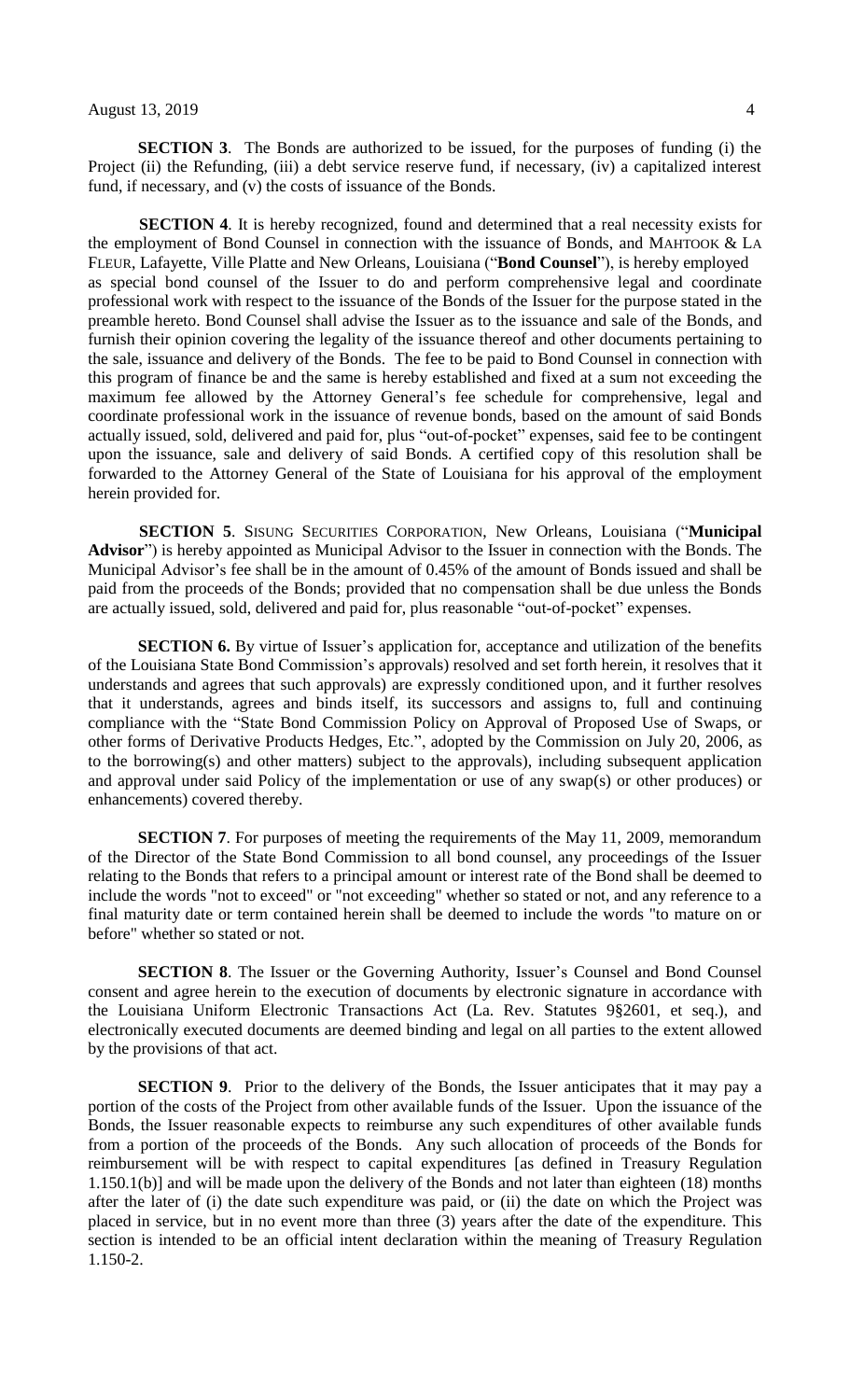**SECTION 10**. A certified copy of this resolution shall be forwarded to the State Bond Commission by Bond Counsel, together with a letter requesting the prompt consideration and approval of this application.

**SECTION** 11. The chairperson and council clerk of the Governing Authority are hereby authorized to do all things necessary, on the advice of Bond Counsel, Issuer's Counsel and

Municipal Advisor to the Issuer, to effectuate and implement this resolution, including the publication and recordation hereof as may be required by the Act or the Refunding Act.

**SECTION 12.** This Resolution shall become effective immediately upon adoption hereof.

The Chairman called for a roll call vote that resulted as follows:

YEAS: Messrs. Gaspard, LaCoste, Soulier, Watkins, Jarreau, Bazile, Bergeron and Boudreaux.

NAYS: None. ABSTAIN: None. ABSENT: None.

On a vote of 8-0-0-0, the motion carried.

PUBLIC HEARING ON AN INTRODUCED PROPOSED ORDINANCE TO AMEND AND RE-ORDAIN ARTICLE IV OF CHAPTER 6 OF THE POINTE COUPEE PARISH CODE OF ORDINANCES RELATIVE TO IMPOSING CERTAIN RESTRICTIONS RELATIVE TO SWIMMING POOLS, INCLUDING REQUIRING FENCING AND PERMITTING, AND THEREAFTER, DISCUSSION & CONSIDERATION OF THE ADOPTION

A hearing to obtain public input to a proposed ordinance to amend and re-ordain Article IV of Chapter 6 of the Pointe Coupee Parish Code of Ordinances relative to imposing certain restrictions relative to swimming pools, including requiring fencing and permitting was conducted at 5:50 p.m. on Tuesday, August 13, 2019 at the Parish Council Meeting Room, Courthouse Annex, 160 East Main Street, New Roads, Louisiana.

Secretary Martin read the proposed amendments and inclusion of Section 6-45 to the proposed ordinance. There were no objections received orally or written to the ordinance.

Motion by Mr. Boudreaux and seconded by Mr. Bergeron:

RESOLVED, That the amendments to a proposed ordinance to amend and re-ordain Article IV of Chapter 6 of the Pointe Coupee Parish Code of Ordinances relative to imposing certain restrictions relative to swimming pools, including requiring fencing and permitting be accepted by the Pointe Coupee Parish Council.

The Chairman called for a roll call vote that resulted as follows:

YEAS: Messrs. Gaspard, LaCoste, Soulier, Watkins, Jarreau, Bazile, Bergeron and Boudreaux.

NAYS: None.

ABSENT: None.

On a vote of 8-0-0, the motion carried.

Motion by Mr. LaCoste and seconded by Mr. Gaspard:

RESOLVED, That a proposed ordinance to amend and re-ordain Article IV of Chapter 6 of the Pointe Coupee Parish Code of Ordinances relative to imposing certain restrictions relative to swimming pools, including requiring fencing and permitting be adopted with amendments by the Pointe Coupee Parish Council.

The Chairman called for a roll call vote that resulted as follows:

YEAS: Messrs. Bergeron, Bazile, Jarreau, Watkins, Soulier, LaCoste, Gaspard and Boudreaux.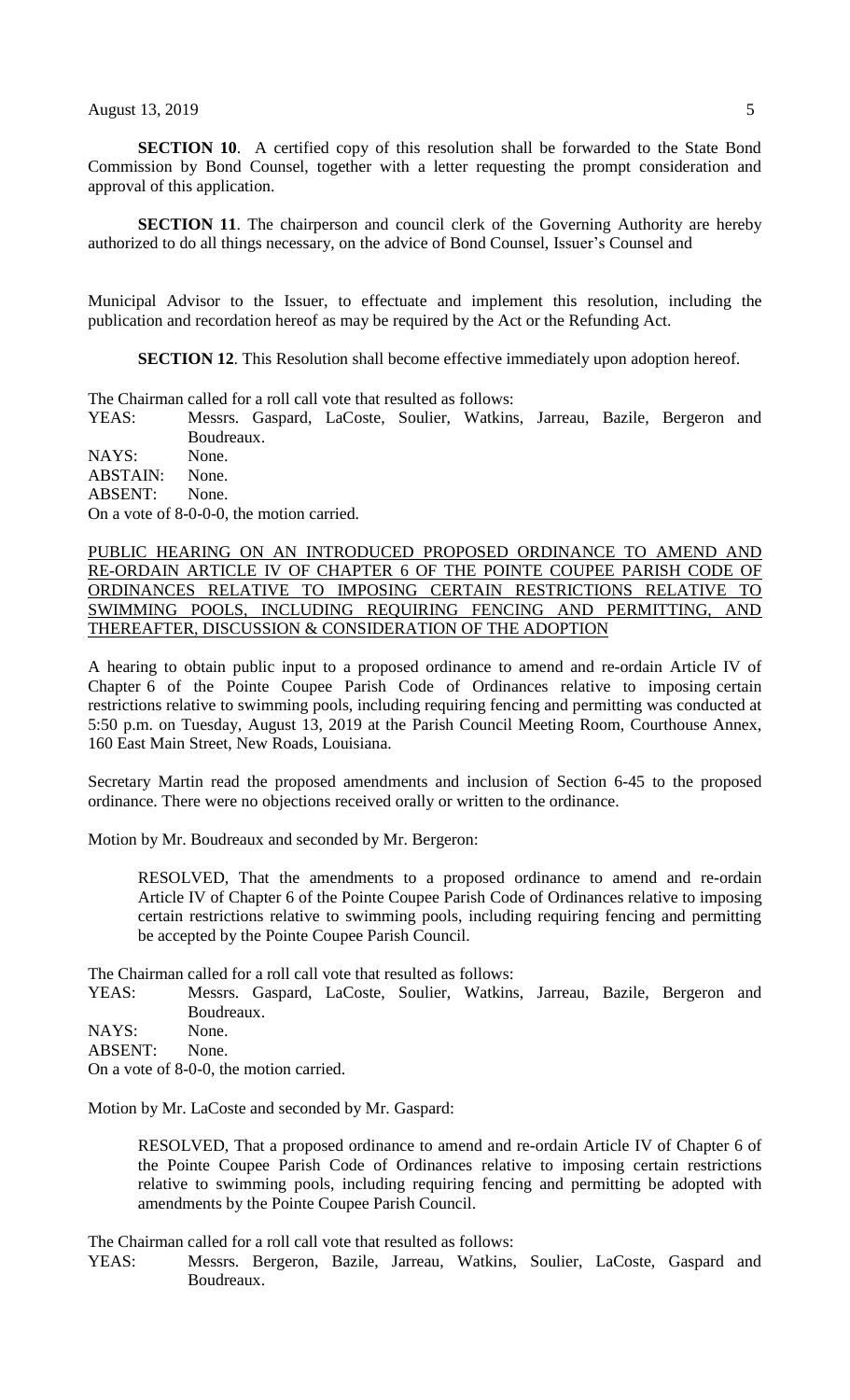NAYS: None. ABSENT: None. On a vote of 8-0-0, the motion carried.

## PUBLIC HEARING ON AN INTRODUCED PROPOSED ORDINANCE TO AMEND AND RE-ORDAIN PARAGRAPHS A AND E OF SECTION 6-27 OF CHAPTER 6 OF THE POINTE COUPEE PARISH CODE OF ORDINANCES RELATIVE TO THE REGULATIONS OF THE CONSTRUCTION OF BUILDINGS AND OTHER STRUCTURES OVER FALSE RIVER, AND THEREAFTER, DISCUSSION & CONSIDERATION OF THE ADOPTION

A hearing to obtain public input to a proposed ordinance to amend and re-ordain Paragraphs A and E of Section 6-27 of Chapter 6 of the Pointe Coupee Parish Code of Ordinances relative to the regulations of the construction of buildings and other structures over False River, and to further provide with respect thereto was conducted at 5:55 p.m. on Tuesday, August 13, 2019 at the Parish Council Meeting Room, Courthouse Annex, 160 East Main Street, New Roads, Louisiana.

Mr. Steve Panepinto, owner of a camp on False River at 9468 False River Road, voiced his concerns about the construction of a fully enclosed, two story pier with living area next to his camp that is obstructing vision of his property. He commented on the proposed ordinance that would address future construction of piers.

Councilman Bergeron reported on concerns received from contractors about the setbacks and other matters relative to the construction of piers on False River, and the need to discuss their concerns further. After discussion, the following resolution was offered:

There were no objections received orally or written to the ordinance.

Motion by Mr. Bergeron and seconded by Mr. Soulier:

RESOLVED, That the proposed ordinance relative to the regulations of the construction of buildings and other structures over False River be tabled until the council meeting in September.

Unanimously carried.

PUBLIC HEARING ON AN INTRODUCED PROPOSED ORDINANCE TO AMEND THE POINTE COUPEE PARISH CODE OF ORDINANCES RELATIVE TO ADOPTING THE NEWEST VERSION OF THE POINTE COUPEE PARISH GOVERNMENT FLEET SAFETY MANUAL, AND THEREAFTER, DISCUSSION & CONSIDERATION OF THE ADOPTION

A hearing to obtain public input to a proposed ordinance to amend the Pointe Coupee Parish Code of Ordinances relative to adopting the newest version of the Pointe Coupee Parish Government Fleet Safety Manual, and further providing with respect thereto was conducted at 6:08 p.m. on Tuesday, August 13, 2019 at the Parish Council Meeting Room, Courthouse Annex, 160 East Main Street, New Roads, Louisiana.

There were no objections received orally or written to the ordinance.

Motion by Mr. Jarreau and seconded by Mr. Bazile:

RESOLVED, That a proposed ordinance to amend the Pointe Coupee Parish Code of Ordinances relative to adopting the newest version of the Pointe Coupee Parish Government Fleet Safety Manual be adopted by the Pointe Coupee Parish Council.

The Chairman called for a roll call vote that resulted as follows:

YEAS: Messrs. Gaspard, LaCoste, Soulier, Watkins, Jarreau, Bazile, Bergeron and Boudreaux.

NAYS: None.

ABSENT: None.

On a vote of 8-0-0, the motion carried.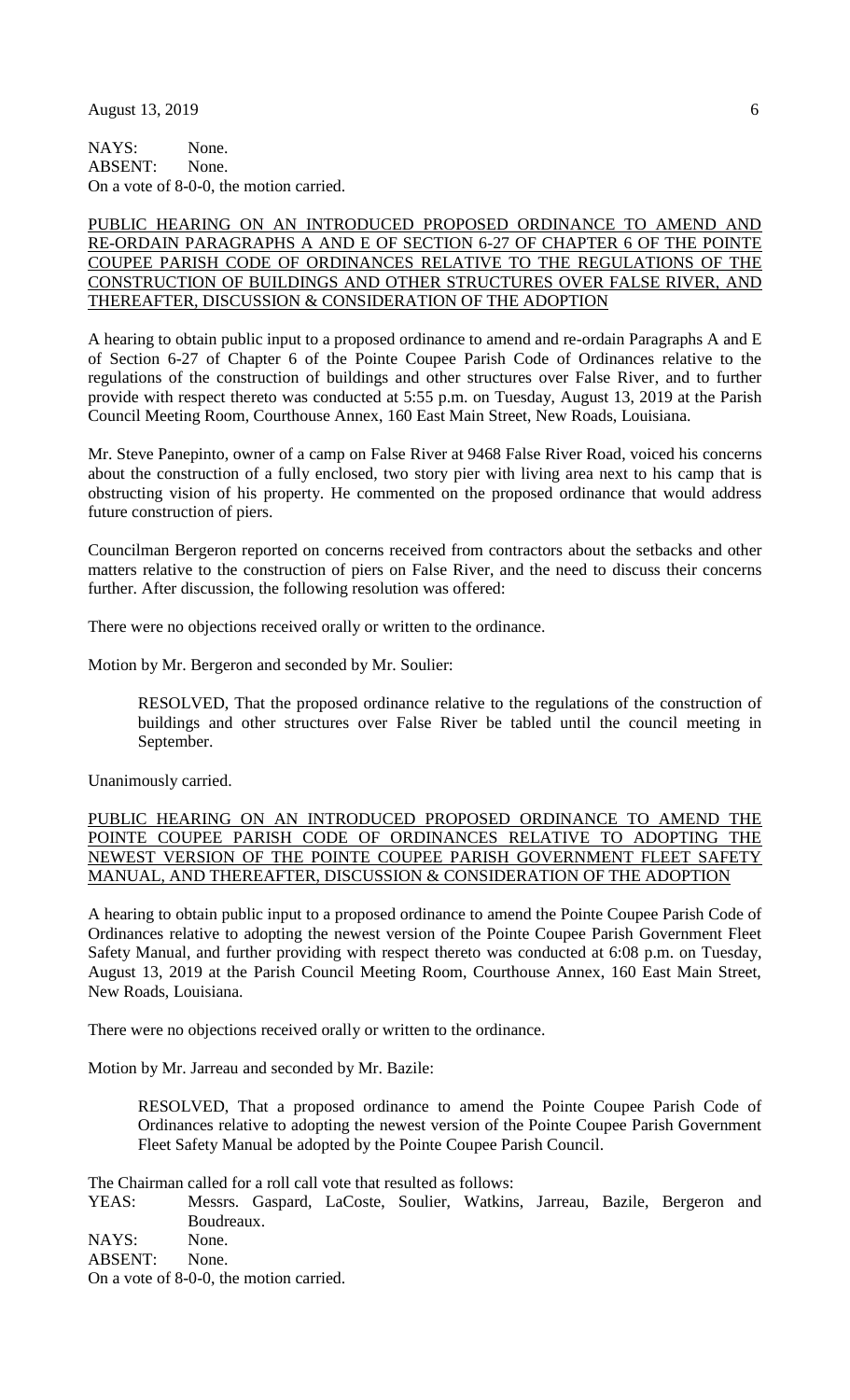# PUBLIC HEARING ON AN INTRODUCED PROPOSED ORDINANCE TO AMEND THE POINTE COUPEE PARISH CODE OF ORDINANCES RELATIVE TO ADOPTING THE NEWEST VERSION OF THE POINTE COUPEE PARISH GOVERNMENT MEDIA POLICY, AND THEREAFTER, DISCUSSION & CONSIDERATION OF THE ADOPTION

A hearing to obtain public input to a proposed ordinance to amend the Pointe Coupee Parish Code of Ordinances relative to adopting the newest version of the Pointe Coupee Parish Government Media Policy, and further providing with respect thereto was conducted at 6:09 p.m. on Tuesday, August 13, 2019 at the Parish Council Meeting Room, Courthouse Annex, 160 East Main Street, New Roads, Louisiana.

There were no objections received orally or written to the ordinance.

Motion by Mr. Watkins and seconded by Mr. Bergeron:

RESOLVED, That a proposed ordinance to amend the Pointe Coupee Parish Code of Ordinances relative to adopting the newest version of the Pointe Coupee Parish Government Media Policy be adopted by the Pointe Coupee Parish Council.

The Chairman called for a roll call vote that resulted as follows:

YEAS: Messrs. Bergeron, Bazile, Jarreau, Watkins, Soulier, LaCoste, Gaspard and Boudreaux.

NAYS: None.

ABSENT: None.

On a vote of 8-0-0, the motion carried.

## PUBLIC HEARING ON AN INTRODUCED PROPOSED ORDINANCE TO AMEND THE POINTE COUPEE PARISH CODE OF ORDINANCES RELATIVE TO ADOPTING THE NEWEST VERSION OF THE POINTE COUPEE PARISH GOVERNMENT PERSONNEL MANUAL, AND THEREAFTER, DISCUSSION & CONSIDERATION OF THE ADOPTION

A hearing to obtain public input to a proposed ordinance to amend the Pointe Coupee Parish Code of Ordinances relative to adopting the newest version of the Pointe Coupee Parish Government Personnel Manual, and further providing with respect thereto was conducted at 6:10 p.m. on Tuesday, August 13, 2019 at the Parish Council Meeting Room, Courthouse Annex, 160 East Main Street, New Roads, Louisiana.

There were no objections received orally or written to the ordinance.

Motion by Mr. Soulier and seconded by Mr. Gaspard:

RESOLVED, That a proposed ordinance to amend the Pointe Coupee Parish Code of Ordinances relative to adopting the newest version of the Pointe Coupee Parish Government Personnel Manual be adopted by the Pointe Coupee Parish Council.

The Chairman called for a roll call vote that resulted as follows:

YEAS: Messrs. Gaspard, LaCoste, Soulier, Watkins, Jarreau, Bazile, Bergeron and Boudreaux.

NAYS: None.

ABSENT: None.

On a vote of 8-0-0, the motion carried.

## PUBLIC HEARING ON AN INTRODUCED PROPOSED ORDINANCE TO AMEND THE POINTE COUPEE PARISH CODE OF ORDINANCES RELATIVE TO ADOPTING THE NEWEST VERSION OF THE POINTE COUPEE PARISH GOVERNMENT SAFETY POLICY, AND THEREAFTER, DISCUSSION & CONSIDERATION OF THE ADOPTION

A hearing to obtain public input to a proposed ordinance to amend the Pointe Coupee Parish Code of Ordinances relative to adopting the newest version of the Pointe Coupee Parish Government Safety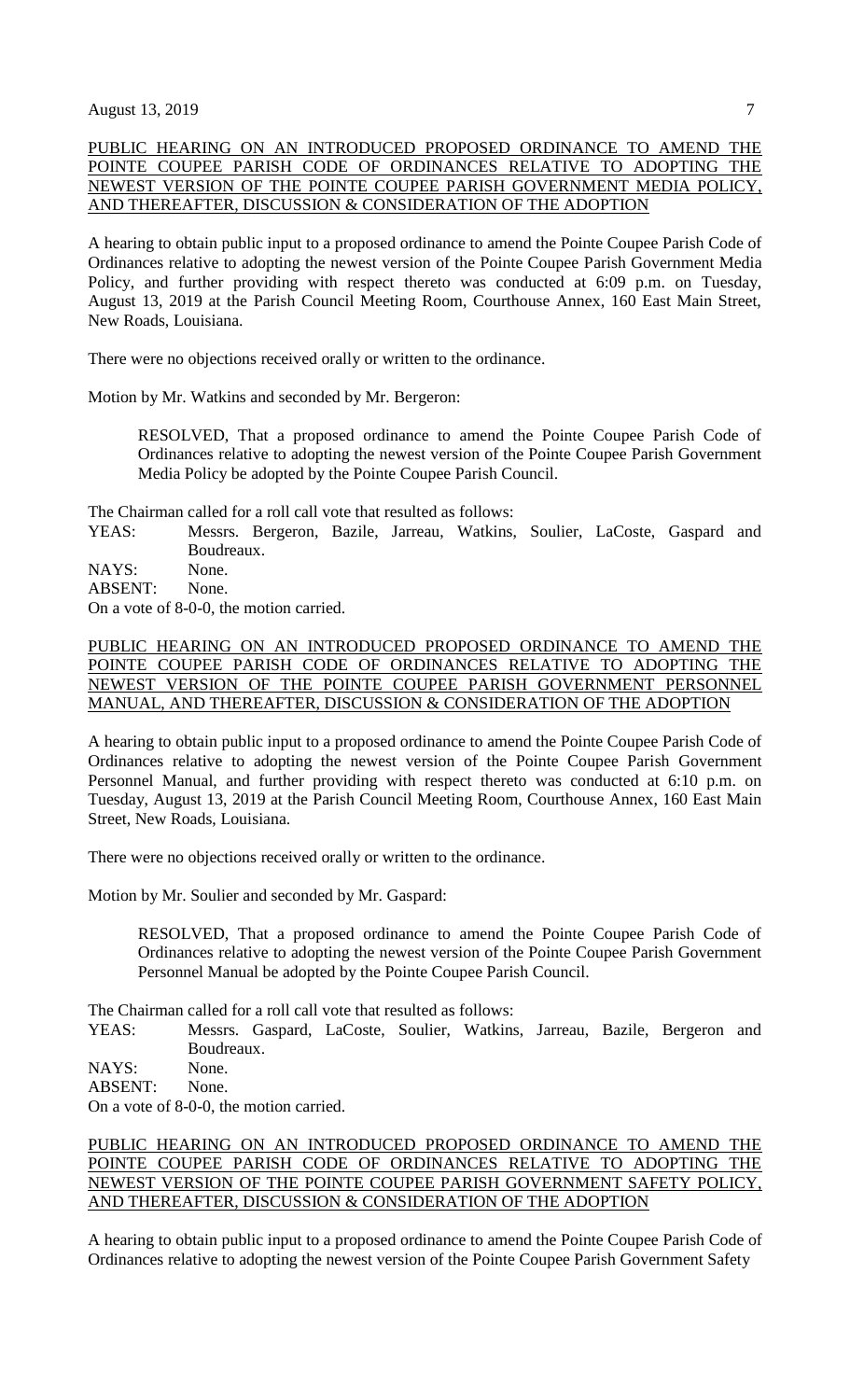Policy, and further providing with respect thereto was conducted at 6:11 p.m. on Tuesday, August 13, 2019 at the Parish Council Meeting Room, Courthouse Annex, 160 East Main Street, New Roads, Louisiana.

There were no objections received orally or written to the ordinance.

Motion by Mr. Soulier and seconded by Mr. Bazile:

RESOLVED, That a proposed ordinance to amend the Pointe Coupee Parish Code of Ordinances relative to adopting the newest version of the Pointe Coupee Parish Government Safety Policy be adopted by the Pointe Coupee Parish Council.

The Chairman called for a roll call vote that resulted as follows:

YEAS: Messrs. Bergeron, Bazile, Jarreau, Watkins, Soulier, LaCoste, Gaspard and Boudreaux.

NAYS: None.

ABSENT: None.

On a vote of 8-0-0, the motion carried.

## PUBLIC HEARING ON AN INTRODUCED PROPOSED ORDINANCE TO AMEND THE POINTE COUPEE PARISH CODE OF ORDINANCES RELATIVE TO ADOPTING THE POINTE COUPEE PARISH GOVERNMENT SOCIAL MEDIA POLICY, AND THEREAFTER, DISCUSSION & CONSIDERATION OF THE ADOPTION

A hearing to obtain public input to a proposed ordinance to amend the Pointe Coupee Parish Code of Ordinances relative to adopting the Pointe Coupee Parish Government Social Media Policy, and further providing with respect thereto was conducted at 6:12 p.m. on Tuesday, August 13, 2019 at the Parish Council Meeting Room, Courthouse Annex, 160 East Main Street, New Roads, Louisiana.

There were no objections received orally or written to the ordinance.

Motion by Mr. Soulier and seconded by Mr. Jarreau:

RESOLVED, That a proposed ordinance to amend the Pointe Coupee Parish Code of Ordinances relative to adopting the Pointe Coupee Parish Government Social Media Policy be adopted by the Pointe Coupee Parish Council.

The Chairman called for a roll call vote that resulted as follows:

YEAS: Messrs. Gaspard, LaCoste, Soulier, Watkins, Jarreau, Bazile, Bergeron and Boudreaux.

NAYS: None.

ABSENT: None.

On a vote of 8-0-0, the motion carried.

PUBLIC HEARING ON AN INTRODUCED PROPOSED ORDINANCE TO AMEND THE POINTE COUPEE PARISH CODE OF ORDINANCES RELATIVE TO ADOPTING THE NEWEST VERSION OF THE POINTE COUPEE PARISH GOVERNMENT TRANSITIONAL DUTY POLICY, AND THEREAFTER, DISCUSSION & CONSIDERATION OF THE ADOPTION

A hearing to obtain public input to a proposed ordinance to amend the Pointe Coupee Parish Code of Ordinances relative to adopting the newest version of the Pointe Coupee Parish Government Transitional Duty Policy, and further providing with respect thereto was conducted at 6:13 p.m. on Tuesday, August 13, 2019 at the Parish Council Meeting Room, Courthouse Annex, 160 East Main Street, New Roads, Louisiana.

There were no objections received orally or written to the ordinance.

Motion by Mr. Bazile and seconded by Mr. Watkins: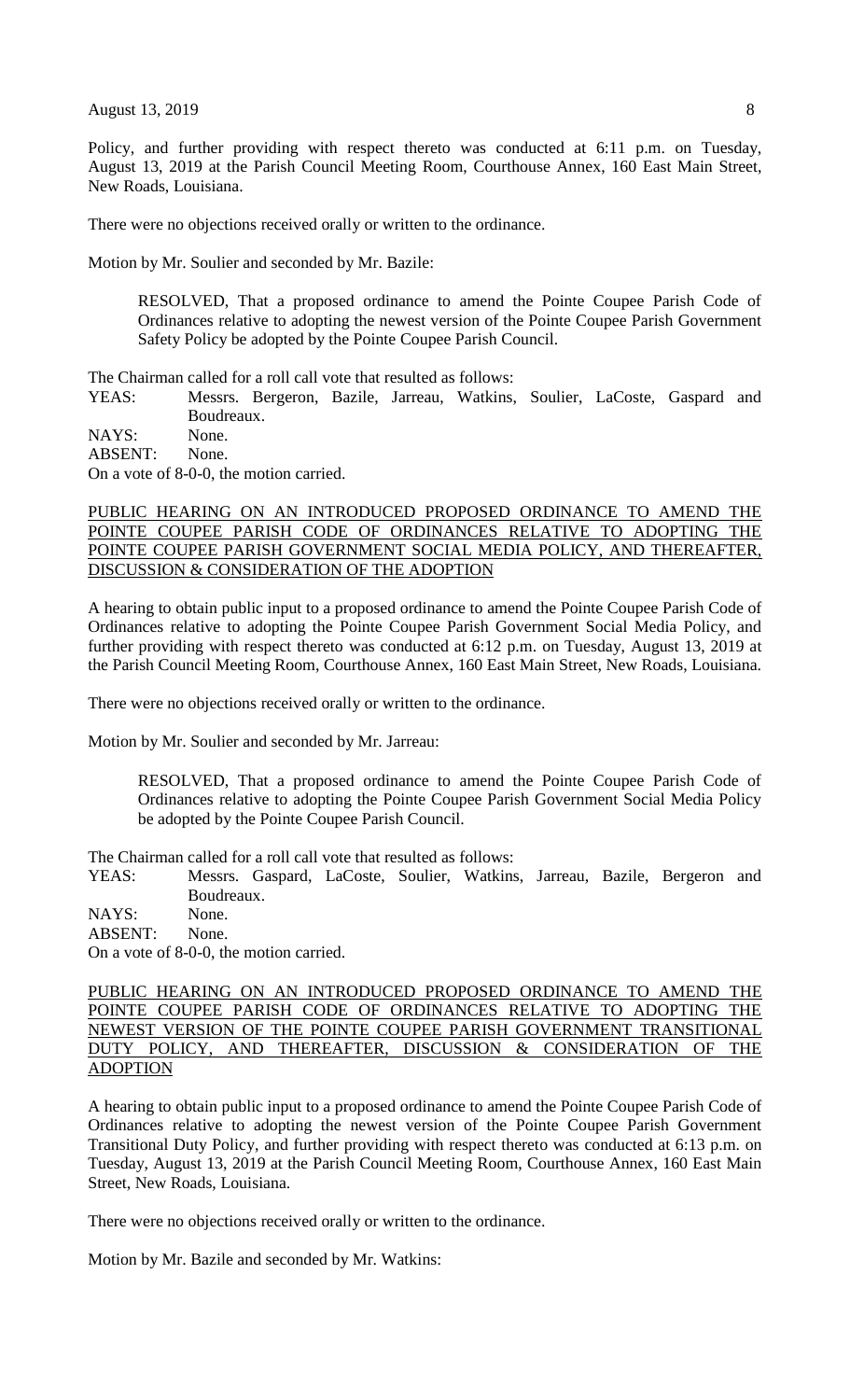RESOLVED, That a proposed ordinance to amend the Pointe Coupee Parish Code of Ordinances relative to adopting the newest version of the Pointe Coupee Parish Government Transitional Duty Policy be adopted by the Pointe Coupee Parish Council.

The Chairman called for a roll call vote that resulted as follows:

YEAS: Messrs. Bergeron, Bazile, Jarreau, Watkins, Soulier, LaCoste, Gaspard and Boudreaux.

NAYS: None. ABSENT: None.

On a vote of 8-0-0, the motion carried.

#### INTRODUCTION OF ORDINANCES:

# AN ORDINANCE TO AMEND THE POINTE COUPEE PARISH CODE OF ORDINANCES RELATIVE TO ESTABLISHING THE PUBLIC RECORDS POLICY FOR THE POINTE COUPEE PARISH GOVERNMENT. (PUBLIC HEARING SEPTEMBER 10, 2019)

Motion by Mr. Bazile and seconded by Mr. Watkins:

## NOTICE OF INTRODUCTION OF ORDINANCE AND OF PUBLIC HEARING

NOTICE IS HEREBY GIVEN that a proposed ordinance to amend the Pointe Coupee Parish Code of Ordinances relative to establishing the Public Records Policy for the Pointe Coupee Parish Government, and further providing with respect thereto has been introduced before the Pointe Coupee Parish Council, and that a public hearing will be held relative thereto at 5:30 p.m., Tuesday, September 10, 2019 at the Parish Council Meeting Room, Courthouse Annex, 160 East Main Street, New Roads, Louisiana, after which said ordinance may be considered for adoption. All interested persons are urged to attend.

Unanimously carried.

## AN ORDINANCE TO AMEND AND RE-ORDAIN SECTION 16-31 OF ARTICLE III OF CHAPTER 16 OF THE POINTE COUPEE PARISH CODE OF ORDINANCES RELATIVE TO DERELICT STRUCTURES. (PUBLIC HEARING SEPTEMBER 10, 2019)

## NOTICE OF INTRODUCTION OF ORDINANCE AND OF PUBLIC HEARING

NOTICE IS HEREBY GIVEN that a proposed ordinance to amend and re-ordain Section 16-31 of Article III of Chapter 16 of the Pointe Coupee Parish Code of Ordinances relative to Derelict Structures in the parish and further providing with respect thereto has been introduced before the Pointe Coupee Parish Council, and that a public hearing will be held relative thereto at 5:30 p.m., Tuesday, September 10, 2019 at the Parish Council Meeting Room, Courthouse Annex, 160 East Main Street, New Roads, Louisiana, after which said ordinance may be considered for adoption. All interested persons are urged to attend.

#### RECOMMENDATION(S) FROM PLANNING COMMISSION:

## APPROVAL OF PLAT SHOWING THE SUBDIVISION OF LOT DB-4 OF THE DENIS BUECHE TESTAMENTARY TRUST RIVERBANK PROPERTY LOCATED OFF OF LA HWY. 413 IN SECTION 101, T5S & R10E AT JARREAU FOR JOHN DENIS BUECHE

Motion by Mr. Watkins and seconded by Mr. Soulier:

RESOLVED, That upon the recommendations of the Planning Commission and Parish Sanitarian Carl Whittington, a plat showing the subdivision of Lot DB-4 being a portion of the Denis Bueche Testamentary Trust Riverbank Property located off of LA Hwy. 413 in Section 101, T5S & R10E at Jarreau for John Denis Bueche be approved.